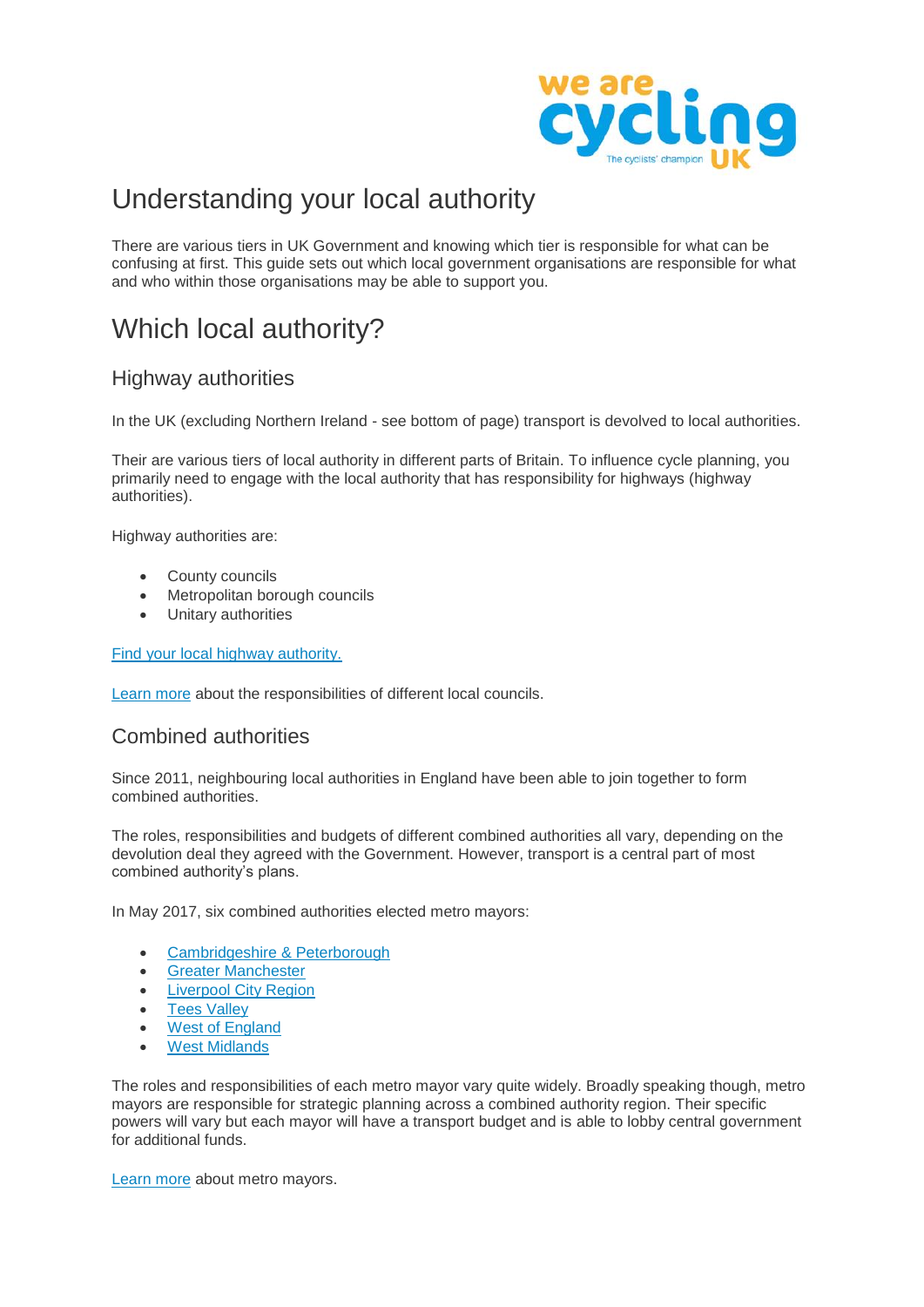

[See if you are in a Combined Authority area.](http://devoconnect.co.uk/devolution-map/)

[Find out more](http://researchbriefings.parliament.uk/ResearchBriefing/Summary/SN06649#fullreport) about Combined Authorities.

# Local Enterprise Partnerships (LEPs)

LEPs are made up of a board that includes local business leaders and councillors. They were set up in 2011 to "help determine local economic priorities and lead economic growth and job creation within the local area".

Every year LEPs are given a pot of money via the Local Growth Fund, which can be used for local infrastructure projects. There is no requirement for LEPs to use this funding for cycling infrastructure but equally there is nothing to stop them.

In the past LEPs have been criticised for their opacity, as their boards are not elected. We recommend that the best way to get cycling on the LEP's agenda is to speak to councillors who sit on the board, or to get local businesses to lobby the business leaders who sit on the board.

All areas of England are covered by a LEP. In some places, borders overlap. LEPs do not exist in Wales, Scotland or Northern Ireland.

#### [Find your LEP.](https://www.lepnetwork.net/the-network-of-leps/)

See [details of the latest round of funding](http://researchbriefings.files.parliament.uk/documents/SN07120/SN07120.pdf) for LEPs.

In 2015 Campaign for Better Transport [logged the proportion of LEP spending](http://www.bettertransport.org.uk/roads-nowhere/local-transport) that went towards sustainable transport.

# Who to contact?

## **Councillors**

In a local authority, policy is created by elected councillors (shortened to Cllr). Councillors are local politicians who represent a ward.

Councillors can raise issues in council chamber debates and propose and vote on motions.

[Find out](https://www.gov.uk/find-your-local-councillors) which ward you are in and who your councillors are. [Contact your councillors](http://space4cycling.cyclinguk.org/ea-action/action?ea.client.id=1689&ea.campaign.id=34037) using our tool.

## Cabinet/Executive

Each local authority has a committee of councillors from the ruling party (or a coalition of parties if there is no overall control) that make strategic decisions for the council as a whole. Members of this committee each have an area of policy that is their responsibility.

As a cycling campaigner the member most relevant to you is the member for transport. Some cabinets give their members different titles. For example, in Oxfordshire, the Cabinet Member for Environment has responsibilities over transport.

Your council's website will have details of the cabinet, including minutes from their meetings.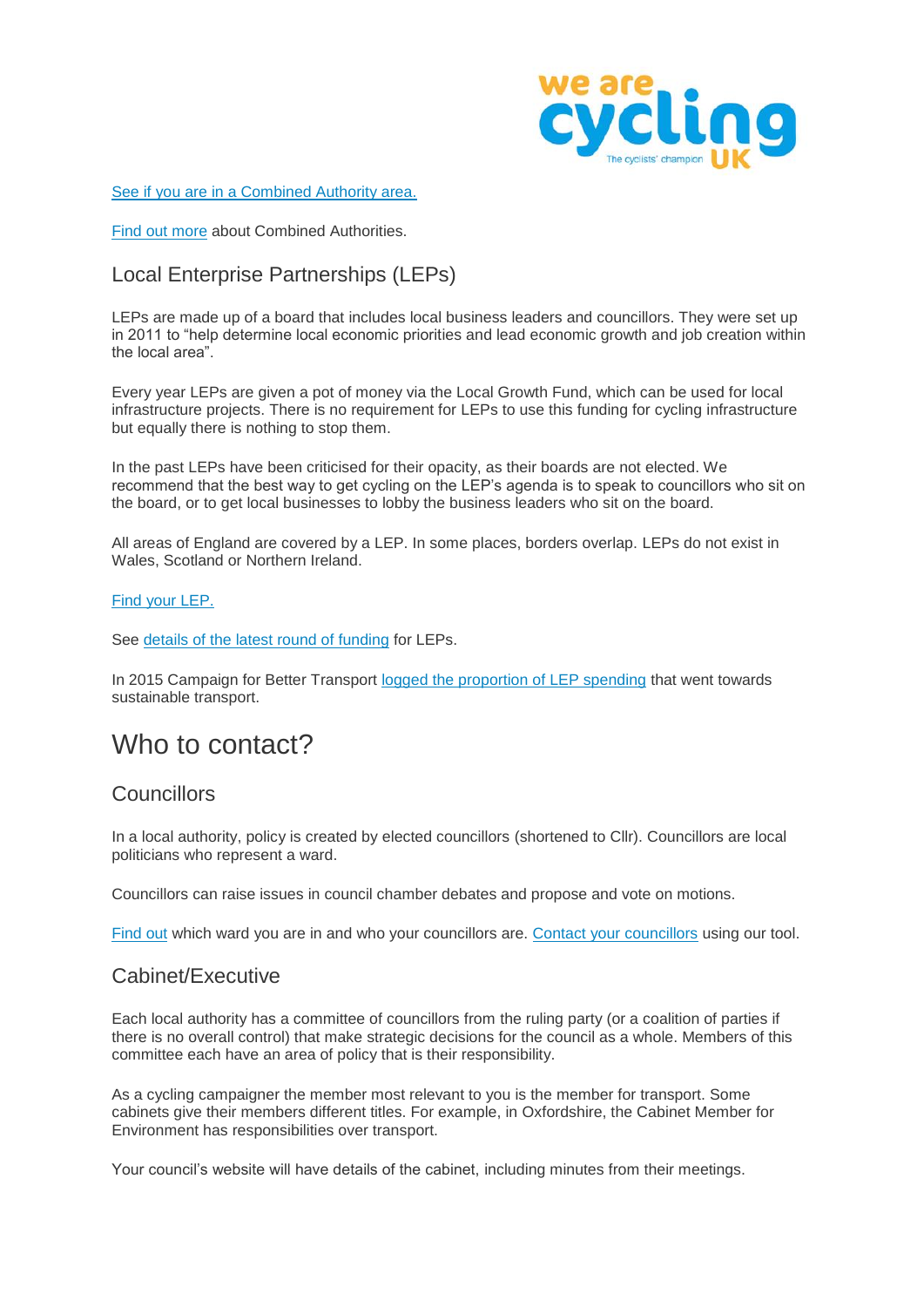

## Member champions

Some councils have 'Member Champions'. These are councillors with an area of specific interest that they want to promote. Some councils have a 'Cycling Champion' but not all. Some councils have someone like a cycling champion but with a different title. The best way to find out if your council has one is simply to Google terms like '[Local authority name] cycling champion'. If nothing comes up, get in touch with your council's democratic services and ask.

Remember, member champions have taken on the role because they want to promote it, not because they have any particular authority in the area.

## Council officers

Council officers are the staff responsible for implementing policy, not deciding it. They are not affiliated to any political party.

In some councils, officers can hold fairly substantial power because they are in place permanently, while councillors can be replaced each election.

Officers recommend policy stances to councillors. A motion being discussed at a council meeting will come with a recommendation from an officer.

Officers may have a good idea of how practically possible any of your proposals are.

Most – but not all – highway authorities will have a cycling officer, or a cycling and walking officer. Some councils have a whole team, others might have one person working part time.

Get in touch with the highways team of your authority to find out what roles exist. Even if there is not a specific cycling officer, there will be someone whose remit covers cycling.

## Council leader

The councillor with the most power is the Leader. Having them on your side could be instrumental in a successful campaign. You could contact them but you may find that they pass your message onto the relevant cabinet member. A better option might be to cc them into any correspondence you have with the cabinet member.

## Director for Public Health

The Director for Public Health (DPH) is a health professional. They are unelected but are responsible for determining the overall vision and objectives for public health in a local area or in a defined area of public health. The health benefits of cycling are well known, so the DPH could be a useful ally.

## Police and Crime Commissioner (PCC)

Your Police and Crime Commissioner (PCC) and local police force are responsible for roads policing in your area. Their interest in infrastructure may be limited but they are worth speaking to about things like road traffic enforcement - for example of 20 mph limits.

#### [Find your local force and PCC.](https://www.police.uk/)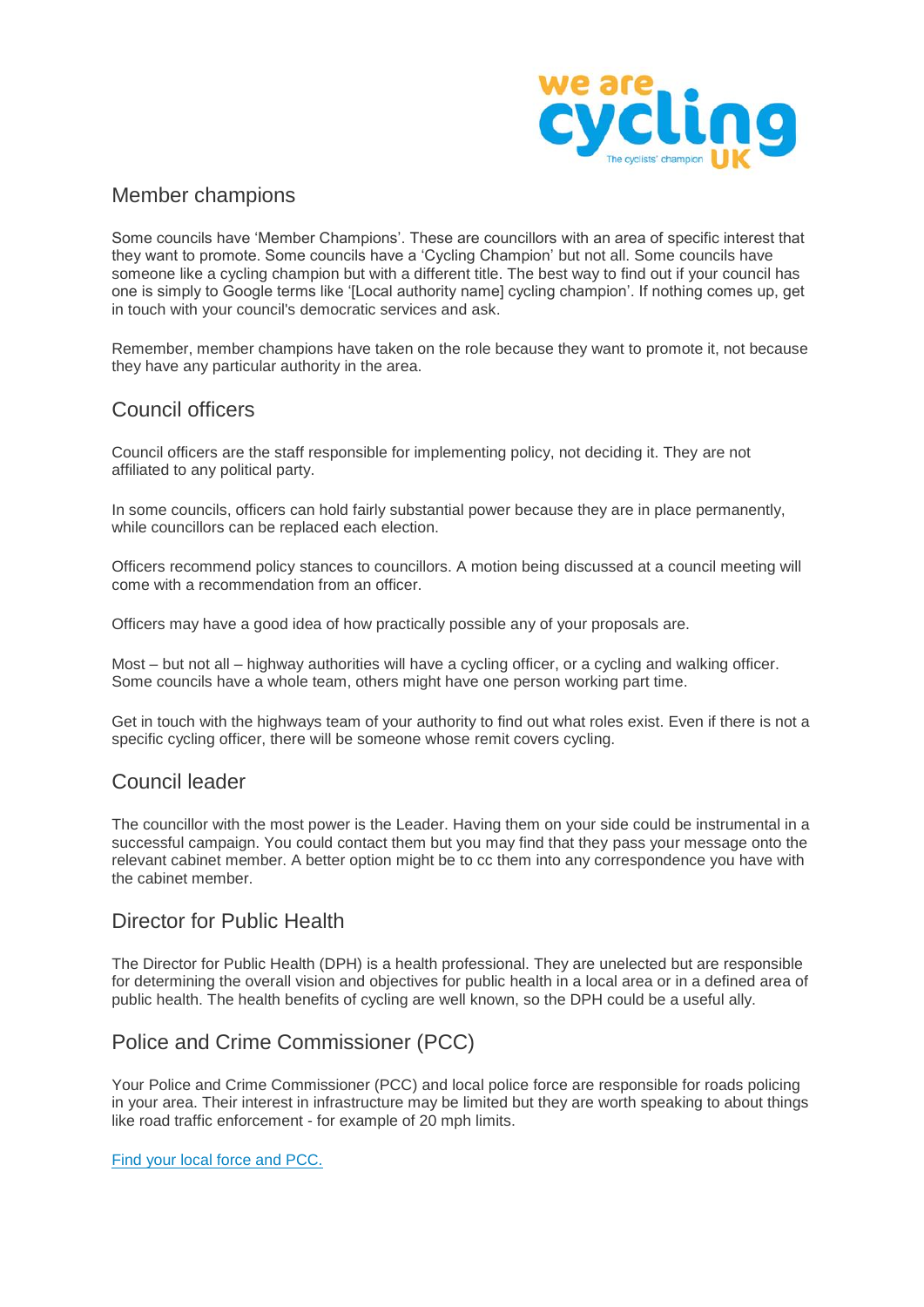

# Your MP

As transport is devolved to highway authorities, your MP cannot have a direct impact on local transport planning.

Your MP can provide political backing to your campaign and can lobby central government for extra funds for particular infrastructure schemes.

Your MP can also raise issues related to cycling in the House of Commons.

#### [Find your local MP.](https://www.writetothem.com/)

## Whitehall departments

In England, most funding for local transport will come via the [Department for Transport](https://www.gov.uk/government/organisations/department-for-transport) (DfT). The [Department for Communities and Local Government](https://www.gov.uk/government/organisations/department-for-communities-and-local-government) (DCLG) is responsible for the Local Growth Fund, which is given to LEPs. Some funding also comes via the [Department for Environment Food](https://www.gov.uk/government/organisations/department-for-environment-food-rural-affairs)  [and Rural Affairs](https://www.gov.uk/government/organisations/department-for-environment-food-rural-affairs) (Defra) or from the [Environment Agency.](https://www.gov.uk/government/organisations/environment-agency)

Keep an eye on these department's websites or follow them on Twitter for updates.

It is worth keeping an eye on consultations and funding pots that may useful to your local authority. Cycling UK keep a close eye on central government funding pots and keep a regularly updated guide to finding the funding.

## Scottish MSPs and Welsh AMs

Like in England, Scottish and Welsh local transport is devolved to highway authorities (see above). Your representatives in devolved governments can provide political backing to your campaign and can lobby regional government for extra funds for particular infrastructure schemes. They can also raise issues in the chamber.

#### [Find your representatives.](https://www.writetothem.com/)

### Scottish Departments

[Transport Scotland](https://www.transport.gov.scot/) is the key Scottish department to follow. Current policy and funding is set by the [Cycling Action Plan for Scotland](http://www.gov.scot/Topics/People/Equality/18507/EQIASearch/CyclingAction) (CAPS).

### Welsh Departments

The [Welsh Department for Transport](http://gov.wales/topics/transport/?lang=en) is the main department of significance.

### Northern Ireland

In Northern Ireland, all infrastructure matters are the responsibility of the [Department for](https://www.infrastructure-ni.gov.uk/)  [Infrastructure.](https://www.infrastructure-ni.gov.uk/)

Your MLAs can raise questions and lobby for increased funding for local infrastructure in the assembly.